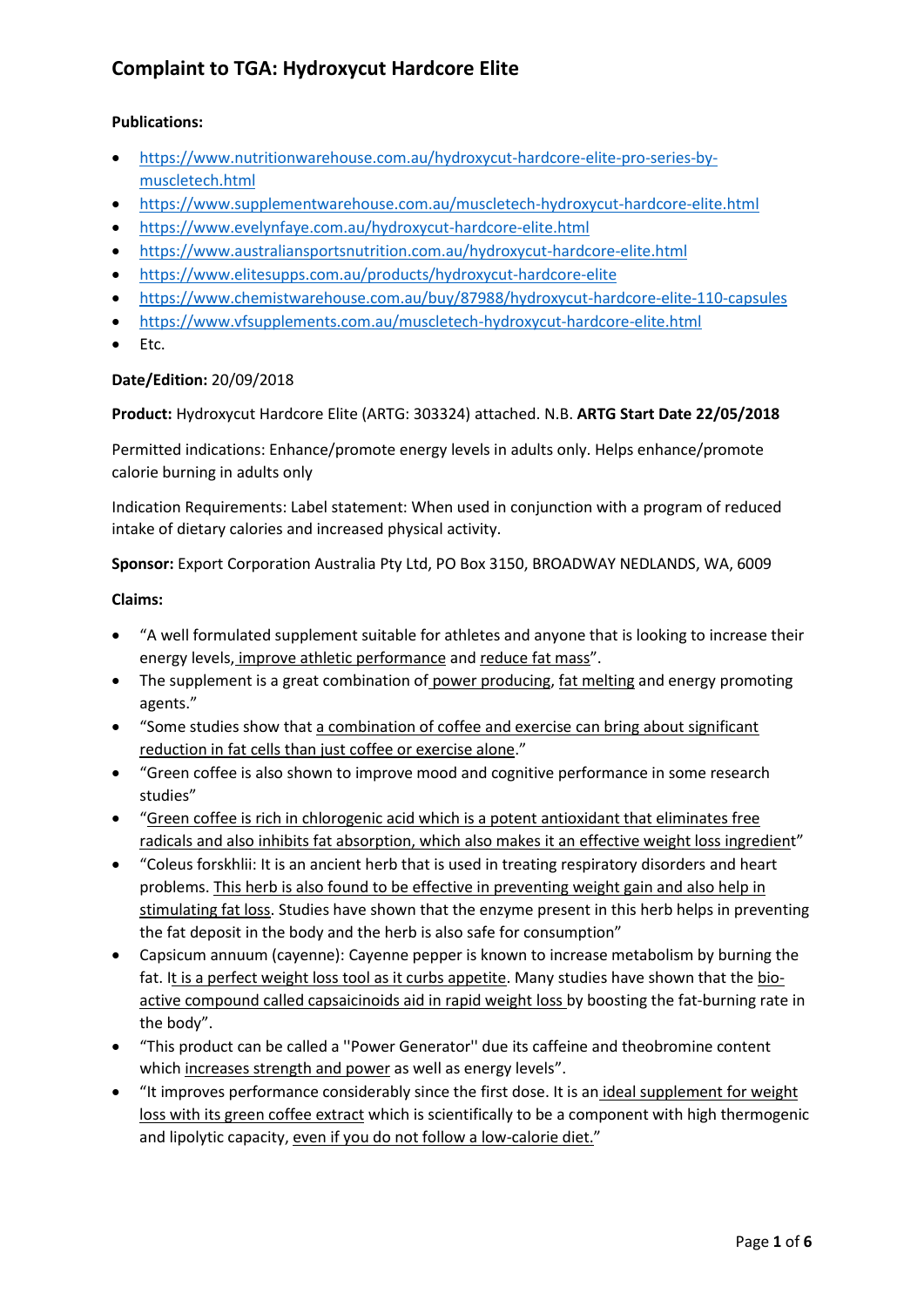# **Directions:**

"To assess your tolerance, for the first day, take one (1) capsule. On days two and three take two (2) caps once daily. On day four and beyond, take two (2) capsules twice daily. 30 to 60 minutes before your two largest meals. Do not snack between meals. Do not take within five hours of sleep. Do not exceed four (4) capsules in a 24-hour period. Do not use for more than eight weeks".

# **Warning:**

**"Contains caffeine (152.5 mg per capsule)** The product is not intended for use by persons under 18. This product should not be consume by individuals with heart problems, sleep or anxiety disorders. Do not combine with other sources of caffeine such as coffee, energy drinks or other caffeinated beverages".

### **Research:**

The advertisements for this product contain claims not found in the ARTG permitted indications and lacks the indication requirement.

A search of PubMed found no good evidence from clinical trials that coffee or chlorogenic acid (green coffee) is an effective weight loss ingredient. See also, "Dr. Oz and Green Coffee Beans – More Weight Loss Pseudoscience". 1

A small double blind, placebo-controlled, randomized clinical trial conducted at Victoria University, Melbourne tested *C. forskohlii* (n=15) against a placebo (n=15) in overweight or obese individuals in conjunction with a hypocaloric diet. No significant weight loss difference (or any other anthropometric measures) was found with *C. forskohlii* compared to the placebo group. 2 Similar results were found in another small double blind, placebo-controlled, randomized clinical trial  $(n=23).$ <sup>3</sup>

A review of the role of capsaicinoids in weight management concluded that long-term randomised trials are needed.<sup>4</sup> The Natural Medicines Database agreed that more evidence is needed to rate capsicum for weight loss.<sup>5</sup>

There are five previous upheld complaints about this product on the CRP database and one more referred to the TGA (better dealt with by another authority (TGA)).<sup>67,</sup>

### **Conclusion:**

1

I allege this advertisement breaches the Therapeutic Goods Act 1989, s.22(5) and the Therapeutic Goods Advertising Code 2015, s.4(1)(a), 4(1)(b), 4(2)(a), 4(2)(c), 4(2)(d), 6(3)(c)(d) and 7(3).

<sup>1</sup> <https://sciencebasedmedicine.org/dr-oz-and-green-coffee-beans-more-weight-loss-pseudoscience/>

<sup>2</sup> <https://www.ncbi.nlm.nih.gov/pmc/articles/PMC4663611/>

<sup>3</sup> <https://www.ncbi.nlm.nih.gov/pmc/articles/PMC2129145/>

<sup>4</sup> <https://www.ncbi.nlm.nih.gov/pubmed/24246368>

<sup>5</sup> [https://naturalmedicines.therapeuticresearch.com/databases/food,-herbs](https://naturalmedicines.therapeuticresearch.com/databases/food,-herbs-supplements/professional.aspx?productid=945)[supplements/professional.aspx?productid=945](https://naturalmedicines.therapeuticresearch.com/databases/food,-herbs-supplements/professional.aspx?productid=945)

<sup>6</sup> [http://www.tgacrp.com.au/complaint-register/?\\_search=%20Hydroxycut](http://www.tgacrp.com.au/complaint-register/?_search=%20Hydroxycut)

<sup>&</sup>lt;sup>7</sup> [http://www.tgacrp.com.au/withdrawn-complaints/?\\_search=Hydroxycut](http://www.tgacrp.com.au/withdrawn-complaints/?_search=Hydroxycut)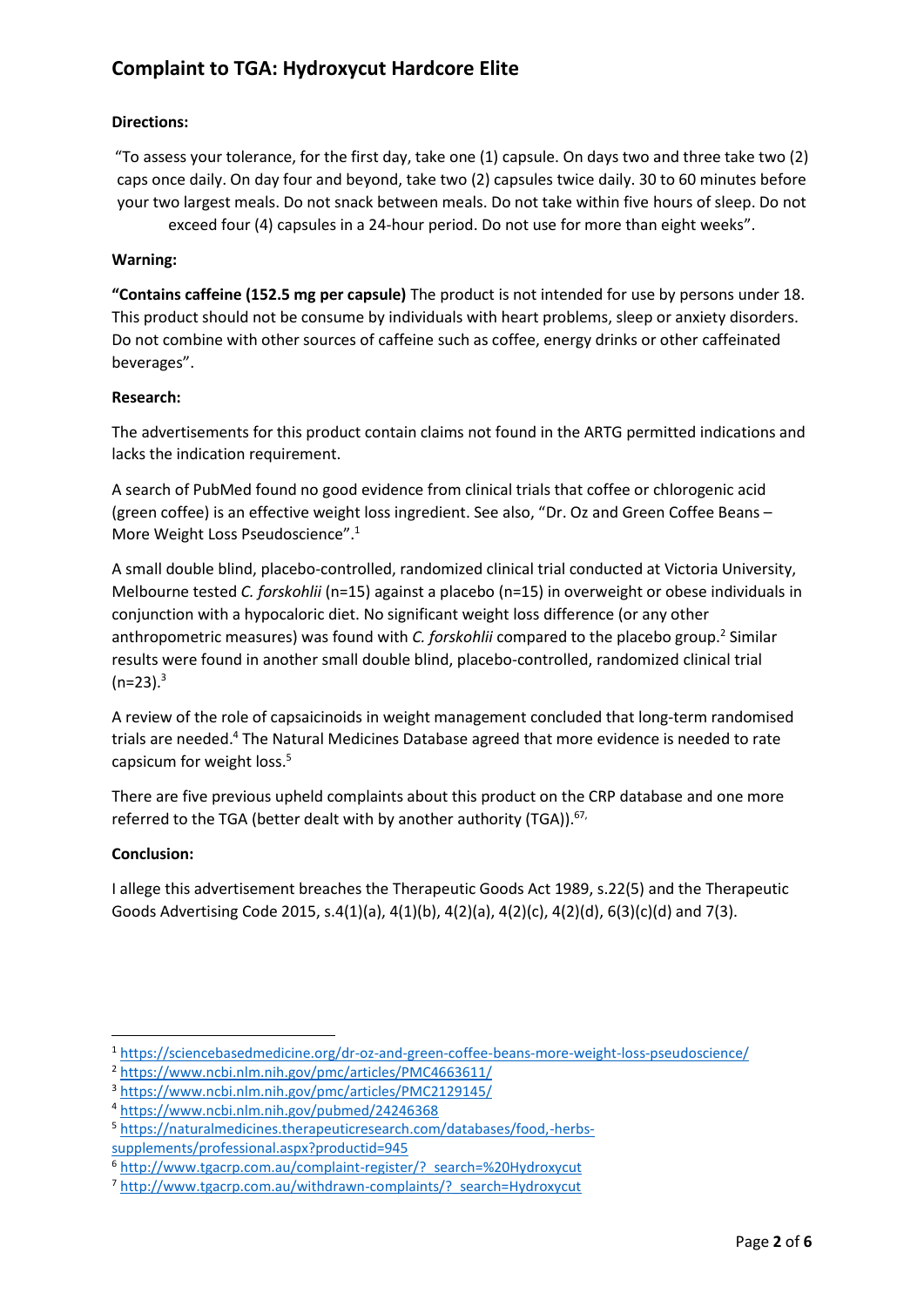Dr Ken Harvey AM Associate Professor School of Public Health and Preventive Medicine, Monash University Mobile: +61 419181910 Email: [kenneth.harvey@monash.edu](mailto:kenneth.harvey@monash.edu) 20 September 2018

### **Acknowledgment**

This advertisement was selected by a Monash BMS3052 student team for their WAM assignment.

### **Screen shots follow:**



<https://www.nutritionwarehouse.com.au/hydroxycut-hardcore-elite-pro-series-by-muscletech.html>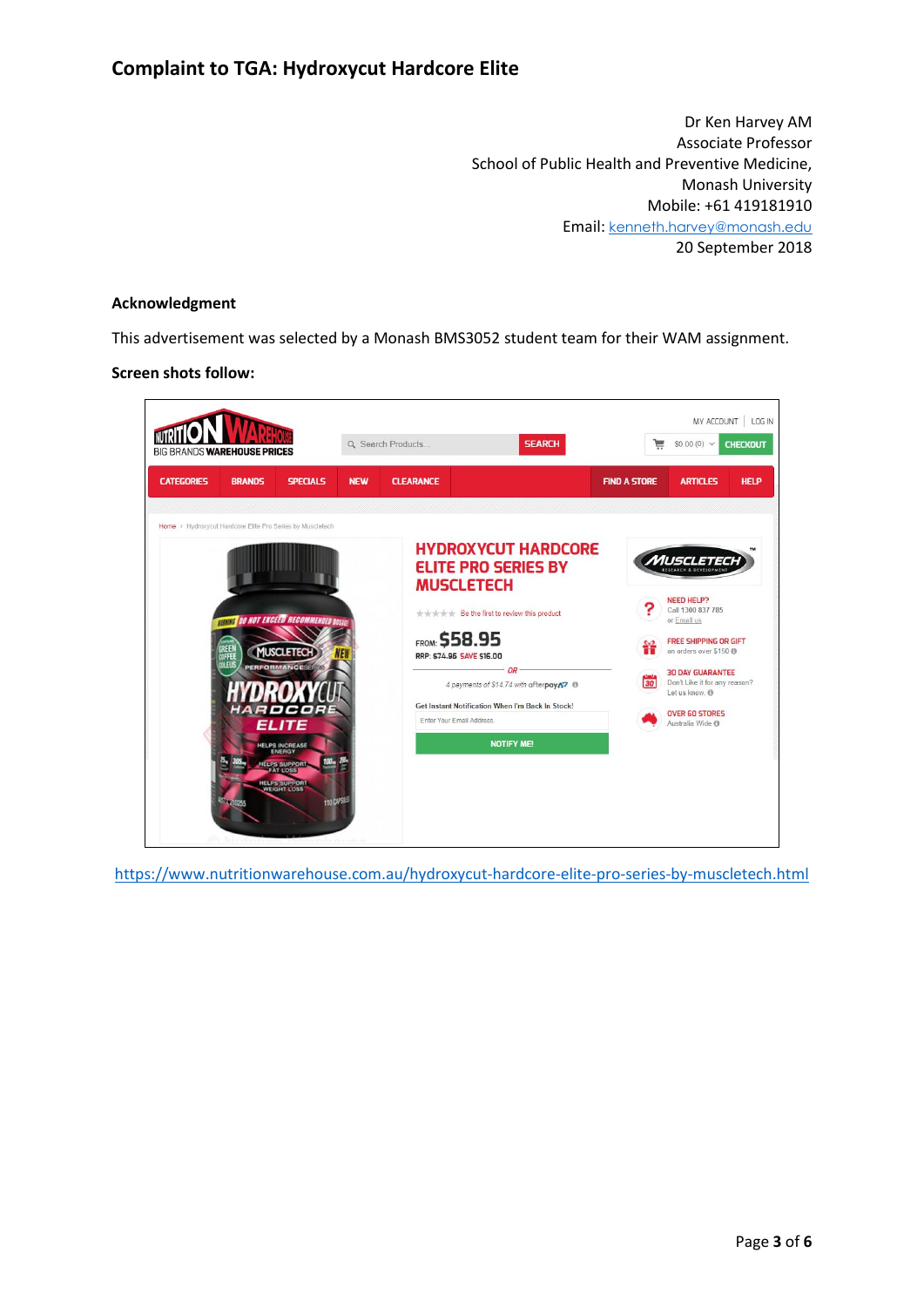

Hardcore HydroxyCut Elite Pro Series was created by the award winning team at Muscletech and is a well formulated supple for athletes and anyone that is looking to increase their energy levels, improve athletic performance and reduce fat mass. is a great combination of power producing, fat melting and energy promoting agents.



### Ingredients

Coffee arabica (coffee): Coffee contain caffeine which works by stimulating the brain, heart, and muscles. As a combination in a supplement, coffee works together to improve focus, awareness and mental performance. Coffee beans are high in biologically active substances such as nicotinic acid, trigonelline, caffeine, tannic acid and quinolinic acid. Some studies show that a combination of coffe exercise can bring about significant reduction in fat cells than just coffee or exercise alone. This is because caffeine stimulates the breakdown of fat in the body and exercise accelerates the process.

Coffea canephora (Green coffee): Green coffee is known to be a powerful antioxidant that can reduce the free radical damage that ( occur during intense workout. Green coffee is also shown to improve mood and cognitive performance in some research studies. Gr coffee is rich in chlorogenic acid which is a potent antioxidant that eliminates free radicals and also inhibits fat absorption, which also it an effective weight loss ingredient.

<https://www.nutritionwarehouse.com.au/hydroxycut-hardcore-elite-pro-series-by-muscletech.html>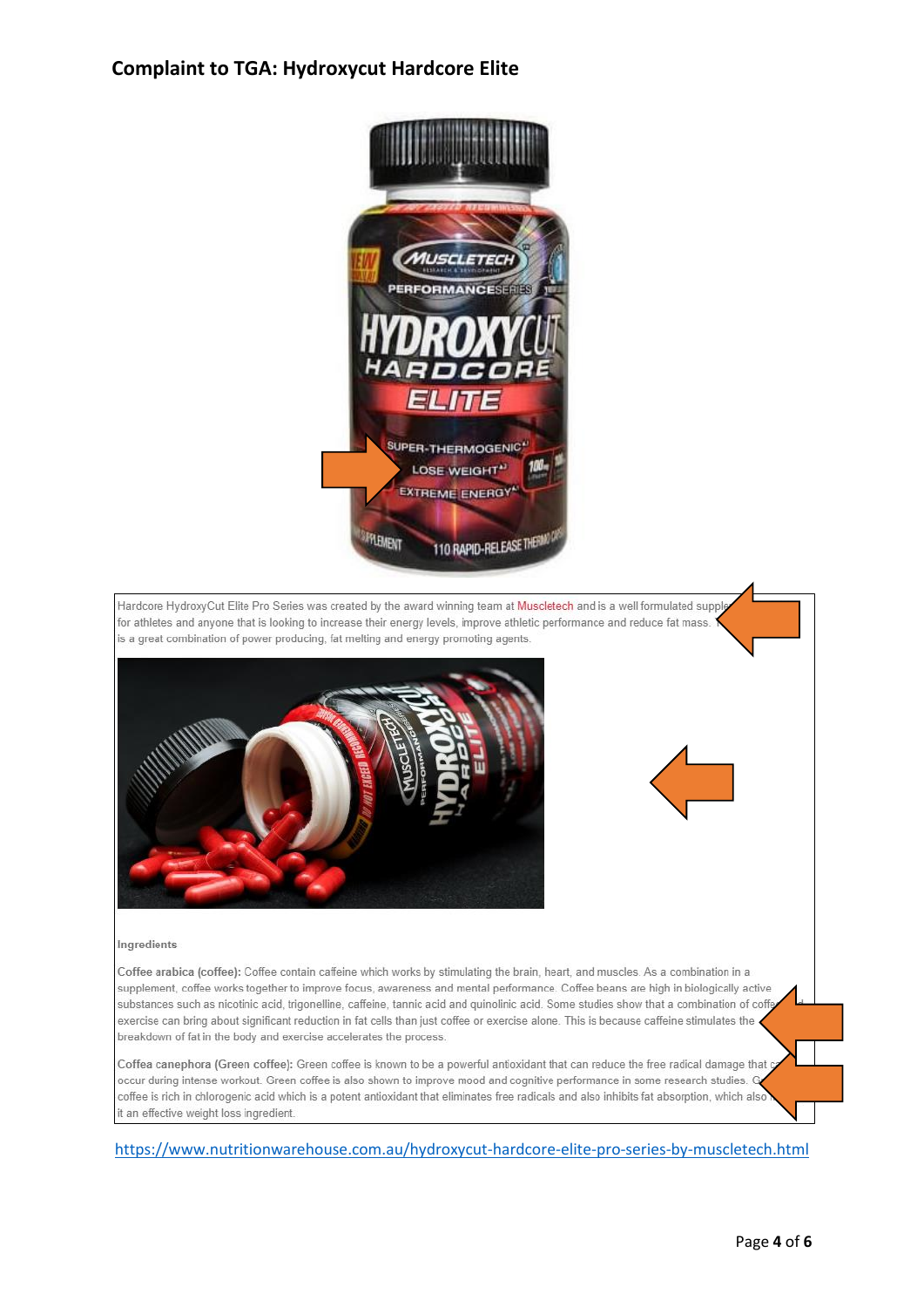Caffeine anhydrous: Studies show that caffeine increases energy expenditure from fat without using protein and glycogen. This is very important as it spares the muscles, prevents their breakdown for energy during an intense work out.

Coleus forskhlii: It is an ancient herb that is used in treating respiratory disorders and heart problems. This herb is also found to b effective in preventing weight gain and also help in stimulating fat loss. Studies have shown that the enzyme present in this herb help preventing the fat deposit in the body and the herb is also safe for consumption.

Capsicum annuum (cayenne): Cayenne pepper is known to increase metabolism by burning the fat. It is a perfect weight loss tool curbs appetite. Many studies have shown that the bio-active compound called capsaicinoids aid in rapid weight loss by boosting the burning rate in the body.

| DAY 1 & DAY 3 &<br>DAY 2 DAY 4 |                       | <b>DAY 5 &amp; DAY 6</b>                                               | <b>DAY 7 &amp;</b><br><b>BEYOND</b> |  |
|--------------------------------|-----------------------|------------------------------------------------------------------------|-------------------------------------|--|
| capsule.<br>1x daily           | capsules.<br>1x daily | 2 capsules prior to<br>meal 1, 1 capsule prior to<br>meal <sub>2</sub> | capsules.<br>2x daily               |  |

This supplement is not made from inadequate mixtures, is free of fillers and contains no prohibited substances. This product can be "Power Generator" due its caffeine and theobromine content which increases strength and power as well as energy levels.

It improves performance considerably since the first dose. It is an ideal supplement for weight loss with its green coffee extract which scientifically to be a component with high thermogenic and lipolytic capacity, even if you do not follow a low-calorie diet.

# <https://www.nutritionwarehouse.com.au/hydroxycut-hardcore-elite-pro-series-by-muscletech.html>

# Why use Hydroxycut Hardcore Elite?

The ultra lean body you've always dreamed of can be a reality with MuscleTech Hydroxycut Hardcore Elitel You can be the envy of your friends, the head-turner, the picture of fit perfection that other women secretly want to be. Whether your desire is to tighten up for a two-piece, or to prepare to step onstage for a competition, Hydroxycut Hardcore Elite! is the ultimate in weight-loss support you've been looking for. To help you achieve your best shape possible, look no further than the product that was designed to deliver results other products just can't touch. Hydroxycut Max Quite simply the world's most extreme women's fat burner!

In one 6-week clinical study, subjects using the key ingredient in Hydroxycut Hardcore Elite(Cissus quadrangularis) if on average, 10.56 lbs., while the placebo group actually gained an average of 2.64 lbs.

### **Max Dose**

Hydroxycut Max! contains a unique blend of 25 different ingredients to The key ingredients in Hydroxycut Hardcore Elite! radically amplify no Plus, Hydroxycut Hardcore Elite! includes the clinically studied amounts of those key ingredients, not just a few dashes like some other companies' products might.

rld's most extreme female fat burner. - women's key fat-burning hormone.

### **Max Potency**

The revolutionary Hydroxycut Hardcore Elite! formula - featuring the Max! Weight-Loss Matrix and Max! Liqui-Burn - is suspended in a liquid matrix, and encased in Rapid-Release Liquid-Caps that dissolve up to 5 times faster than regular tablets. The instant after your very first dose, you'll know that Hydroxycut Hardcore Elite! isn't like anything else you've ever tried!

### **Max Science**

Formulated by a medical doctor-led team of researchers, Hydroxycut Hardcore Elite! relies on a multi-level system of metabolic interactions, which operate in sequence to literally crank the female metabolic rate into overdrive. This unrelenting metabolic boost causes a surge of lipolytic catalysis and thermogenic combustion - which is what scientists call fat burning and heat production. Hydroxycut Hardcore Elite! is without question the most extreme women's fat burner on earth! See how the key ingredients in Hydroxycut Hardcore Elite! go to work at burning fat and calories in your body.

### Burn Calories and Bodyfat Like Never Before with Hydroxycut Max

You'll truly understand what kind of power the science behind Hydroxycut Hardcore Elite! provides you with. Your senses heighten and your mental focus intensifies. You feel your energy rise and at that instant, you'll fully understand what kind of energizing power you've got. But you can only feel and see the weight-loss power of Hydroxycut Hardcore Elite! if you get it working for you in your diet and exercise program.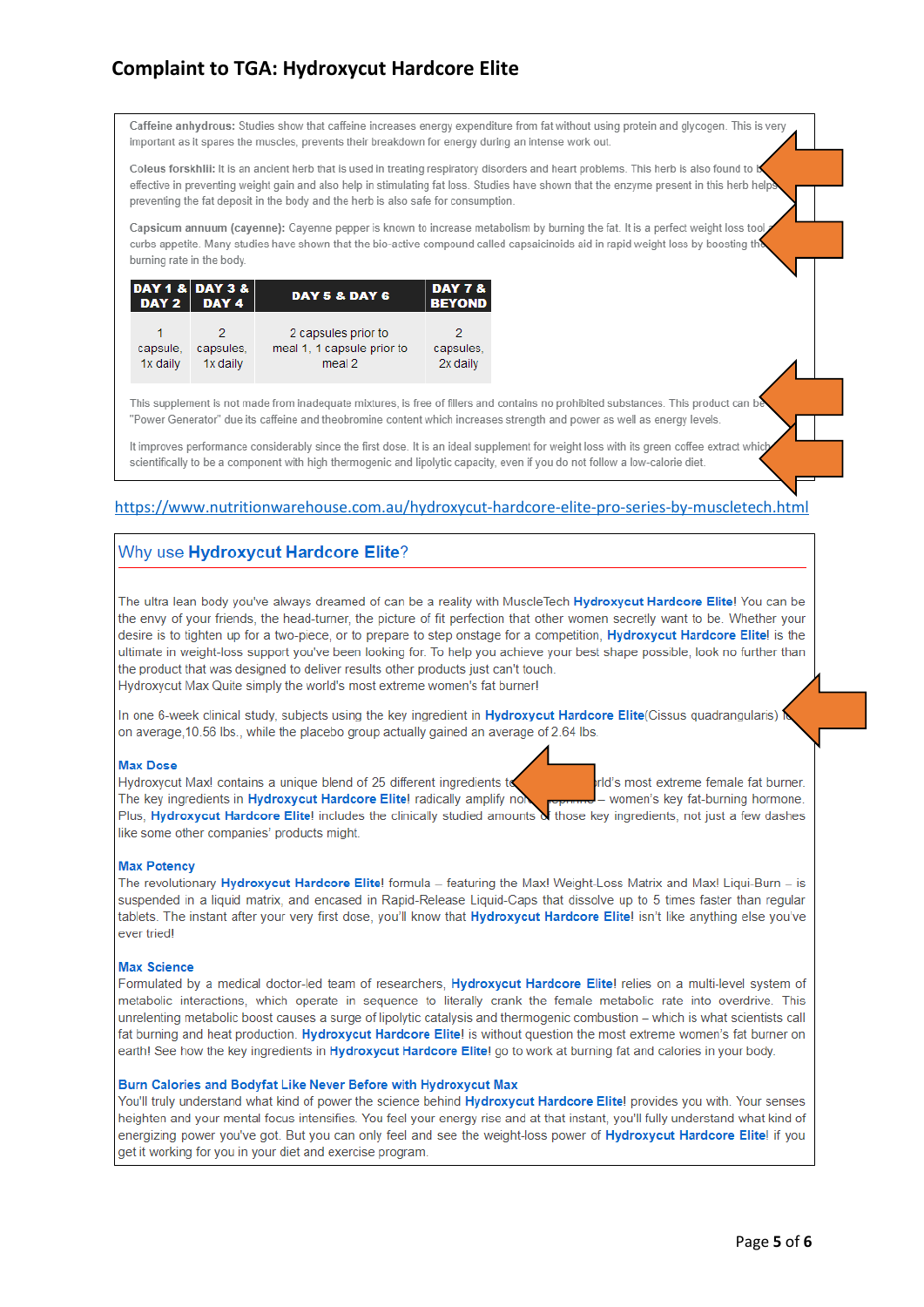### <https://www.supplementwarehouse.com.au/muscletech-hydroxycut-hardcore-elite.html>

### N.B this appears to be a different formulation

#### **DESCRIPTION NUTRITIONAL INFORMATION**

New HYDROXYCUT® HARDCORE ELITE from our #1 selling Hardocre Supplement Brand.

All new HYDROXYCUT® HARDCORE ELITE was built from the ground up with one purpose in mind: to help provide you with an incredible experience. With Coleusforskohlii, theobroma, green coffee extract and caffeine, this formula delivers a one-of-a-kind experience. HYDROXYCUT® HARDCORE ELITE also contains an ingredient (caffeine) to help give you a serious boost of extreme energy support after just one dose!

Two Scientific Studies: Subjects Saw Significant Weight Loss Support Data analysis of the results from both on the key ingredient (green coffee extract) shows significant statistics in supporting weight loss and fat loss.HYDR ORE ELITE also contains the popular ingredient, Coleusforskohlii.

If you demand an effective edge and want a support formula that works as hard as you do - look no further than HYDROXYCUT® HARDCORE ELITE.

Directions: Adults Only: To assess your tolerance, for the first day, take 1 capsule once daily. On days 2 and 3, take 2 capsules once daily. On day 4 and beyond, take 2 capsules twice daily, 30 to 60 minutes before your two largest meals (e.g., breakfast and lunch). Do not snack between meals. For best results, use for 60 days combined with diet and training. Do not take within 5 hours of bedtime. Do not exceed 4 capsules in a 24-hour period. Do not use for more than 8 weeks. Drink 10 glasses of water daily for general good health. Read the entire label before use and follow directions provided.

This product must be used with a calorie controlled eating plan and an appropriate exercise plan.

<https://www.evelynfaye.com.au/hydroxycut-hardcore-elite.html>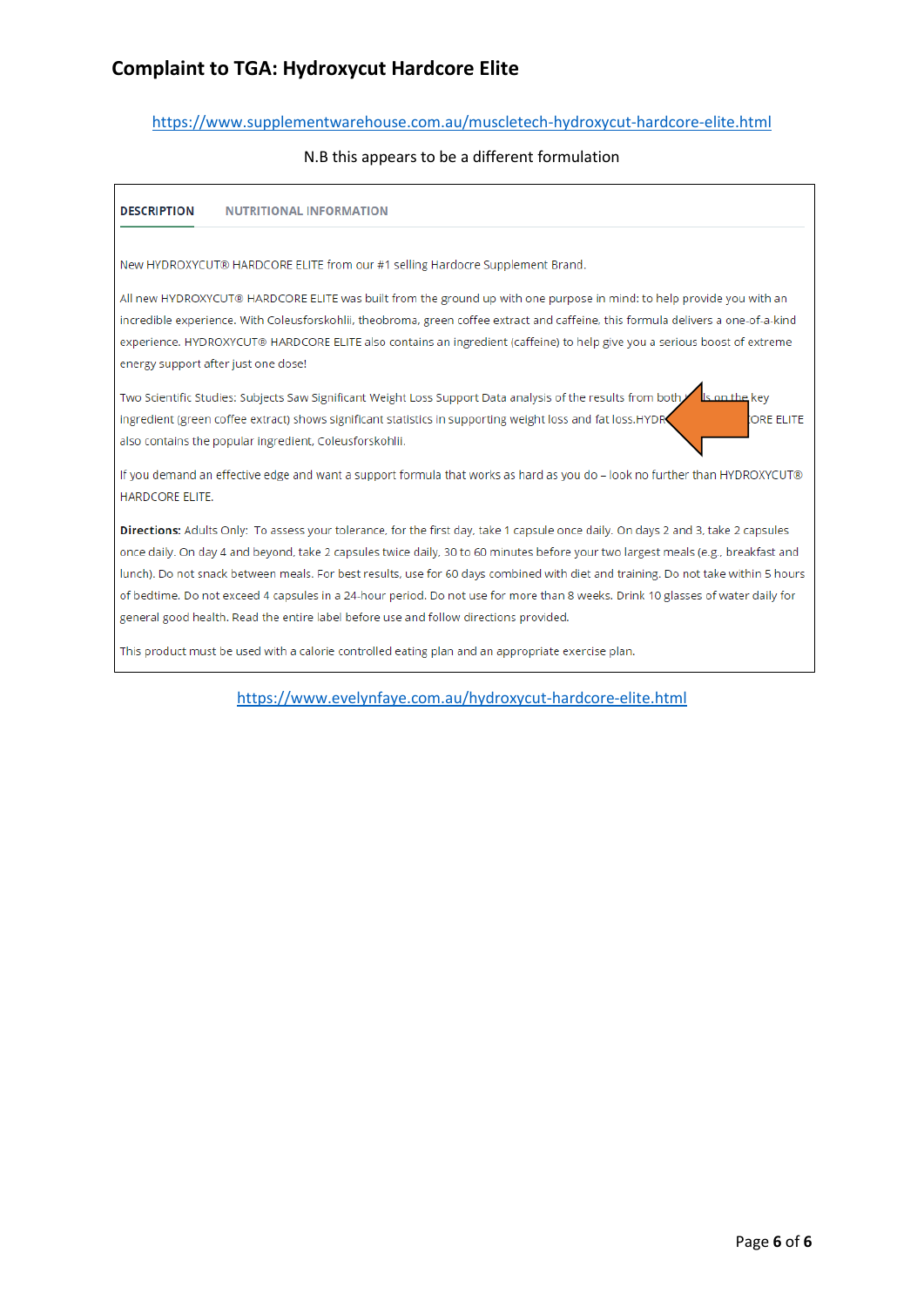

**Australian Government** 

### **Department of Health**

### Therapeutic Goods Administration

|  | <b>Public Summary</b> |
|--|-----------------------|
|--|-----------------------|

| <b>Summary for ARTG Entry:</b> | 303324                               | <b>Hydroxycut Hardcore Elite</b>         |  |  |
|--------------------------------|--------------------------------------|------------------------------------------|--|--|
| <b>ARTG entry for</b>          | Medicine Listed                      |                                          |  |  |
| <b>Sponsor</b>                 | Export Corporation Australia Pty Ltd |                                          |  |  |
| <b>Postal Address</b>          | Australia                            | PO Box 3150, BROADWAY NEDLANDS, WA, 6009 |  |  |
| <b>ARTG Start Date</b>         | 22/05/2018                           |                                          |  |  |
| <b>Product category</b>        | Medicine                             |                                          |  |  |
| <b>Status</b>                  | Active                               |                                          |  |  |
| Approval area                  | <b>Listed Medicines</b>              |                                          |  |  |
|                                |                                      |                                          |  |  |

#### **Conditions**

Colouring agents used in listed medicine for ingestion, other than those listed for export only under section 25 of the Act, shall be only those included in the list of 'Colourings permitted in medicines for oral use'.

The sponsor shall keep records relating to this listed medicine as are necessary to: (a) Expedite recall if necessary of any batch of the listed medicine, (b) Identify the manufacturer(s) of each batch of the listed medicine. Where any part of or step in manufacture in Australia of the listed medicine is sub-contracted to a third party who is not the sponsor, copies of relevant Good Manufacturing Practice agreements relation to such manufacture shall be kept.

The sponsor shall retain records of the distribution of the listed medicine for a period of five years and shall provide the records or copies of the records to the Complementary Medicines Branch, Therapeutic Goods Administration, upon request.

The sponsor of the listed medicine must not, by any means, intentionally or recklessly advertise the medicine for an indication other than those accepted in relation to the inclusion of the medicine in the Register.

All reports of adverse reactions or similar experiences associated with the use or administration of the listed medicine shall be notified to the Head, Office of Product Review, Therapeutic Goods Administration, as soon as practicable after the sponsor of the goods becomes aware of those reports. Sponsors of listed medicines must retain records of such reports for a period of not less than 18 months from the day the Head, Office of Product Review is notified of the report or reports.

The sponsor shall not supply the listed medicine after the expiry date of the goods.

Where a listed medicine is distributed overseas as well as in Australia, product recall or any other regulatory action taken in relation to the medicine outside Australia which has or may have relevance to the quality, safety or efficacy of the goods distributed in Australia, must be notified to the National Manager Therapeutic Goods Administration, immediately the action or information is known to the sponsor.

#### **Products**

|                                                                                                                                                                                                                                       |                                        | 1. Hydroxycut Hardcore Elite                                                    |                  |                                                                                                                                 |                |                                         |  |
|---------------------------------------------------------------------------------------------------------------------------------------------------------------------------------------------------------------------------------------|----------------------------------------|---------------------------------------------------------------------------------|------------------|---------------------------------------------------------------------------------------------------------------------------------|----------------|-----------------------------------------|--|
|                                                                                                                                                                                                                                       | <b>Product Type</b>                    | Single Medicine Product                                                         |                  | <b>Effective date</b>                                                                                                           | 22/05/2018     |                                         |  |
|                                                                                                                                                                                                                                       | <b>Permitted Indications</b>           |                                                                                 |                  |                                                                                                                                 |                |                                         |  |
|                                                                                                                                                                                                                                       |                                        | Enhance/promote energy levels in adults only                                    |                  |                                                                                                                                 |                |                                         |  |
|                                                                                                                                                                                                                                       |                                        | Helps enhance/promote calorie burning in adults only                            |                  |                                                                                                                                 |                |                                         |  |
|                                                                                                                                                                                                                                       | <b>Indication Requirements</b>         |                                                                                 |                  |                                                                                                                                 |                |                                         |  |
|                                                                                                                                                                                                                                       |                                        |                                                                                 |                  | Label statement: When used in conjunction with a program of reduced intake of dietary calories and increased physical activity. |                |                                         |  |
|                                                                                                                                                                                                                                       |                                        | Product presentation must not imply or refer to imply chronic fatigue syndrome. |                  |                                                                                                                                 |                |                                         |  |
|                                                                                                                                                                                                                                       | <b>Standard Indications</b>            |                                                                                 |                  |                                                                                                                                 |                |                                         |  |
|                                                                                                                                                                                                                                       |                                        | No Standard Indications included on Record                                      |                  |                                                                                                                                 |                |                                         |  |
|                                                                                                                                                                                                                                       | <b>Specific Indications</b>            |                                                                                 |                  |                                                                                                                                 |                |                                         |  |
|                                                                                                                                                                                                                                       | Warnings                               |                                                                                 |                  |                                                                                                                                 |                |                                         |  |
|                                                                                                                                                                                                                                       | Adults only (or words to that effect). |                                                                                 |                  |                                                                                                                                 |                |                                         |  |
|                                                                                                                                                                                                                                       |                                        |                                                                                 |                  | Contains caffeine [state quantity per dosage unit or per mL or per gram of product] [must be clear and legible].                |                |                                         |  |
|                                                                                                                                                                                                                                       | <b>Additional Product information</b>  |                                                                                 |                  |                                                                                                                                 |                |                                         |  |
|                                                                                                                                                                                                                                       | <b>Container information</b>           |                                                                                 |                  |                                                                                                                                 |                |                                         |  |
|                                                                                                                                                                                                                                       | <b>Type</b>                            | <b>Material</b>                                                                 | <b>Life Time</b> | Temperature                                                                                                                     | <b>Closure</b> | <b>Conditions</b>                       |  |
|                                                                                                                                                                                                                                       | <b>Bottle</b>                          | Not recorded                                                                    | Not recorded     | Not recorded                                                                                                                    | Not recorded   | Not recorded                            |  |
|                                                                                                                                                                                                                                       | <b>Pack Size/Poison information</b>    |                                                                                 |                  |                                                                                                                                 |                |                                         |  |
|                                                                                                                                                                                                                                       | <b>Pack Size</b>                       |                                                                                 |                  | <b>Poison Schedule</b>                                                                                                          |                |                                         |  |
| Page 1 of 2<br>This is not an ARTG Certificate document.<br>The onus is on the reader to verify the current accuracy of the information on the document subsequent to the date shown.<br>Visit www.tga.gov.au for contact information |                                        |                                                                                 |                  |                                                                                                                                 |                | Produced at 20.09.2018 at 05:21:28 AEST |  |